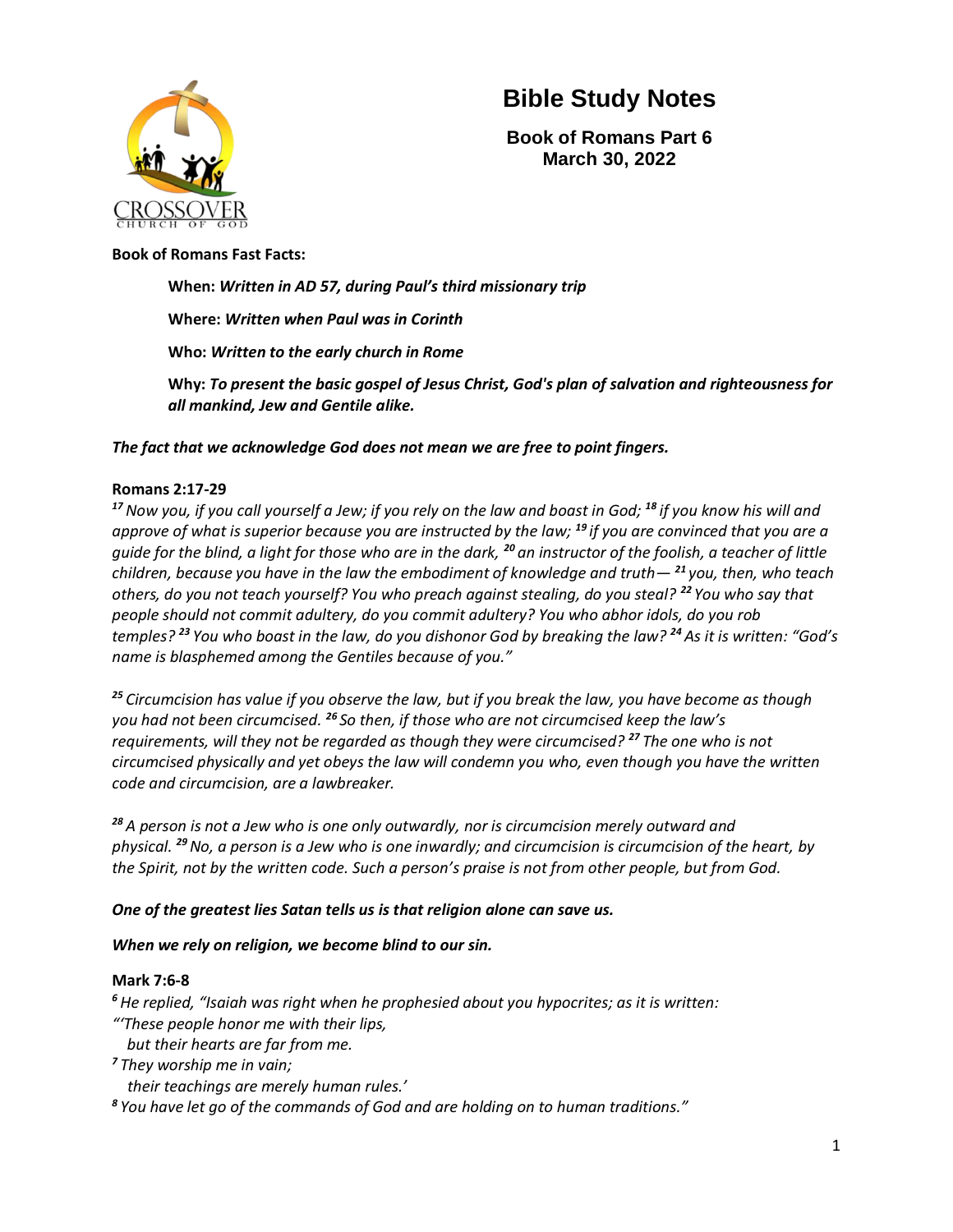

**Book of Romans Part 6 March 30, 2022**

#### *Religion is about outward works, whereas God is interested in our hearts.*

#### **Hebrews 4:12-13**

*<sup>12</sup> For the word of God is alive and active. Sharper than any double-edged sword, it penetrates even to dividing soul and spirit, joints and marrow; it judges the thoughts and attitudes of the heart. <sup>13</sup>Nothing in all creation is hidden from God's sight. Everything is uncovered and laid bare before the eyes of him to whom we must give account.*

*No amount of rule-keeping or careful adherence to religious practices can reconcile a sinner to the holy God.*

*It's not about religion – it's about relationship.*

#### **John 3:3**

*3 Jesus replied, "Very truly I tell you, no one can see the kingdom of God unless they are born again."*

*One of the most effective ways to dishonor the Lord and His name is with our hypocrisy***.** 

*Our top desire should be to bring honor to the Lord and His name.*

#### **Genesis 17:10-14**

*<sup>10</sup> This is my covenant with you and your descendants after you, the covenant you are to keep: Every male among you shall be circumcised. <sup>11</sup> You are to undergo circumcision, and it will be the sign of the covenant between me and you. <sup>12</sup> For the generations to come every male among you who is eight days old must be circumcised, including those born in your household or bought with money from a foreigner—those who are not your offspring. <sup>13</sup> Whether born in your household or bought with your money, they must be circumcised. My covenant in your flesh is to be an everlasting covenant. <sup>14</sup>Any uncircumcised male, who has not been circumcised in the flesh, will be cut off from his people; he has broken my covenant."*

#### **Circumcision:** *Cutting away of the flesh.*

#### **Jeremiah 4:4**

*<sup>4</sup> Circumcise yourselves to the LORD, circumcise your hearts, you people of Judah and inhabitants of Jerusalem, or my wrath will flare up and burn like fire because of the evil you have done burn with no one to quench it.*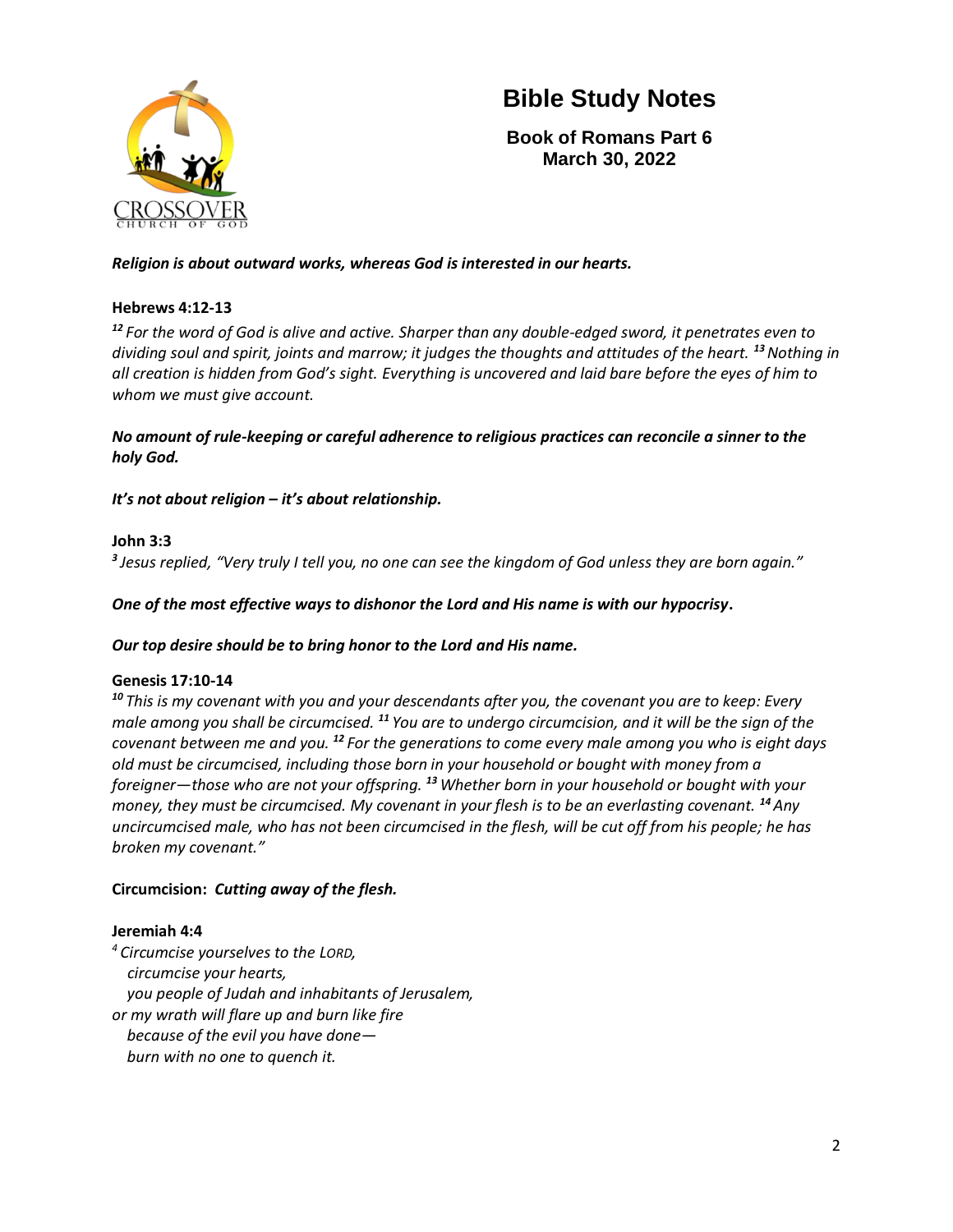

**Book of Romans Part 6 March 30, 2022**

#### **Deuteronomy 10:16**

*<sup>16</sup> Circumcise your hearts, therefore, and do not be stiff-necked any longer.*

#### **Romans 2:29**

*<sup>29</sup>No, a person is a Jew who is one inwardly; and circumcision is circumcision of the heart, by the Spirit, not by the written code.* 

#### *We, in the new covenant, experience a spiritual circumcision.*

#### **Colossians 2:9-13**

*9 For in Christ all the fullness of the Deity lives in bodily form, <sup>10</sup> and in Christ you have been brought to fullness. He is the head over every power and authority. <sup>11</sup> In him you were also circumcised with a circumcision not performed by human hands. Your whole self ruled by the flesh was put off when you were circumcised by Christ, <sup>12</sup> having been buried with him in baptism, in which you were also raised with him through your faith in the working of God, who raised him from the dead. <sup>13</sup> When you were dead in your sins and in the uncircumcision of your flesh, God made you alive with Christ.* 

#### **Joshua 5:2-3**

*<sup>2</sup> At that time the LORD said to Joshua, "Make flint knives and circumcise the Israelites again." <sup>3</sup> So Joshua made flint knives and circumcised the Israelites at Gibeath Haaraloth.*

*We will not be able to effectively fight for the new while holding on to the old!* 

*God had taken them out of Egypt – now He wanted to take Egypt out of them* 

*God takes us out of our pasts, but sometimes, the past still has its grip on us. So God must take the past out of us.* 

\_\_\_\_\_\_\_\_\_\_\_\_\_\_\_\_\_\_\_\_\_\_\_\_\_\_\_\_\_\_\_\_\_\_\_\_\_\_\_\_\_\_\_\_\_\_\_\_\_\_\_\_\_\_\_\_\_\_\_\_\_\_\_\_\_\_\_\_\_\_\_\_\_\_\_\_\_\_\_\_\_\_\_\_\_

\_\_\_\_\_\_\_\_\_\_\_\_\_\_\_\_\_\_\_\_\_\_\_\_\_\_\_\_\_\_\_\_\_\_\_\_\_\_\_\_\_\_\_\_\_\_\_\_\_\_\_\_\_\_\_\_\_\_\_\_\_\_\_\_\_\_\_\_\_\_\_\_\_\_\_\_\_\_\_\_\_\_\_\_\_

\_\_\_\_\_\_\_\_\_\_\_\_\_\_\_\_\_\_\_\_\_\_\_\_\_\_\_\_\_\_\_\_\_\_\_\_\_\_\_\_\_\_\_\_\_\_\_\_\_\_\_\_\_\_\_\_\_\_\_\_\_\_\_\_\_\_\_\_\_\_\_\_\_\_\_\_\_\_\_\_\_\_\_\_\_

\_\_\_\_\_\_\_\_\_\_\_\_\_\_\_\_\_\_\_\_\_\_\_\_\_\_\_\_\_\_\_\_\_\_\_\_\_\_\_\_\_\_\_\_\_\_\_\_\_\_\_\_\_\_\_\_\_\_\_\_\_\_\_\_\_\_\_\_\_\_\_\_\_\_\_\_\_\_\_\_\_\_\_\_\_

\_\_\_\_\_\_\_\_\_\_\_\_\_\_\_\_\_\_\_\_\_\_\_\_\_\_\_\_\_\_\_\_\_\_\_\_\_\_\_\_\_\_\_\_\_\_\_\_\_\_\_\_\_\_\_\_\_\_\_\_\_\_\_\_\_\_\_\_\_\_\_\_\_\_\_\_\_\_\_\_\_\_\_\_\_

\_\_\_\_\_\_\_\_\_\_\_\_\_\_\_\_\_\_\_\_\_\_\_\_\_\_\_\_\_\_\_\_\_\_\_\_\_\_\_\_\_\_\_\_\_\_\_\_\_\_\_\_\_\_\_\_\_\_\_\_\_\_\_\_\_\_\_\_\_\_\_\_\_\_\_\_\_\_\_\_\_\_\_\_\_

Notes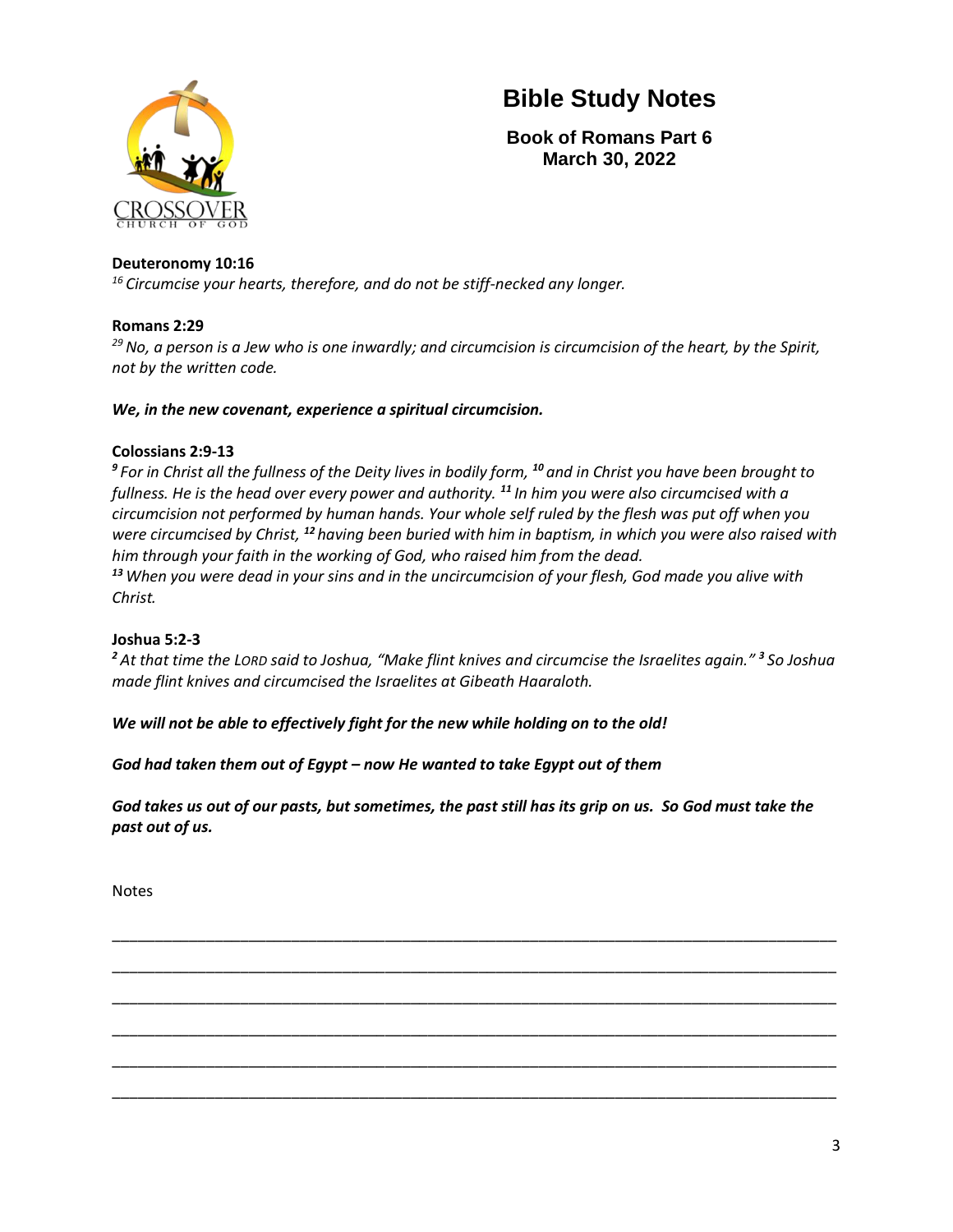

**Book of Romans Part 6** March 30, 2022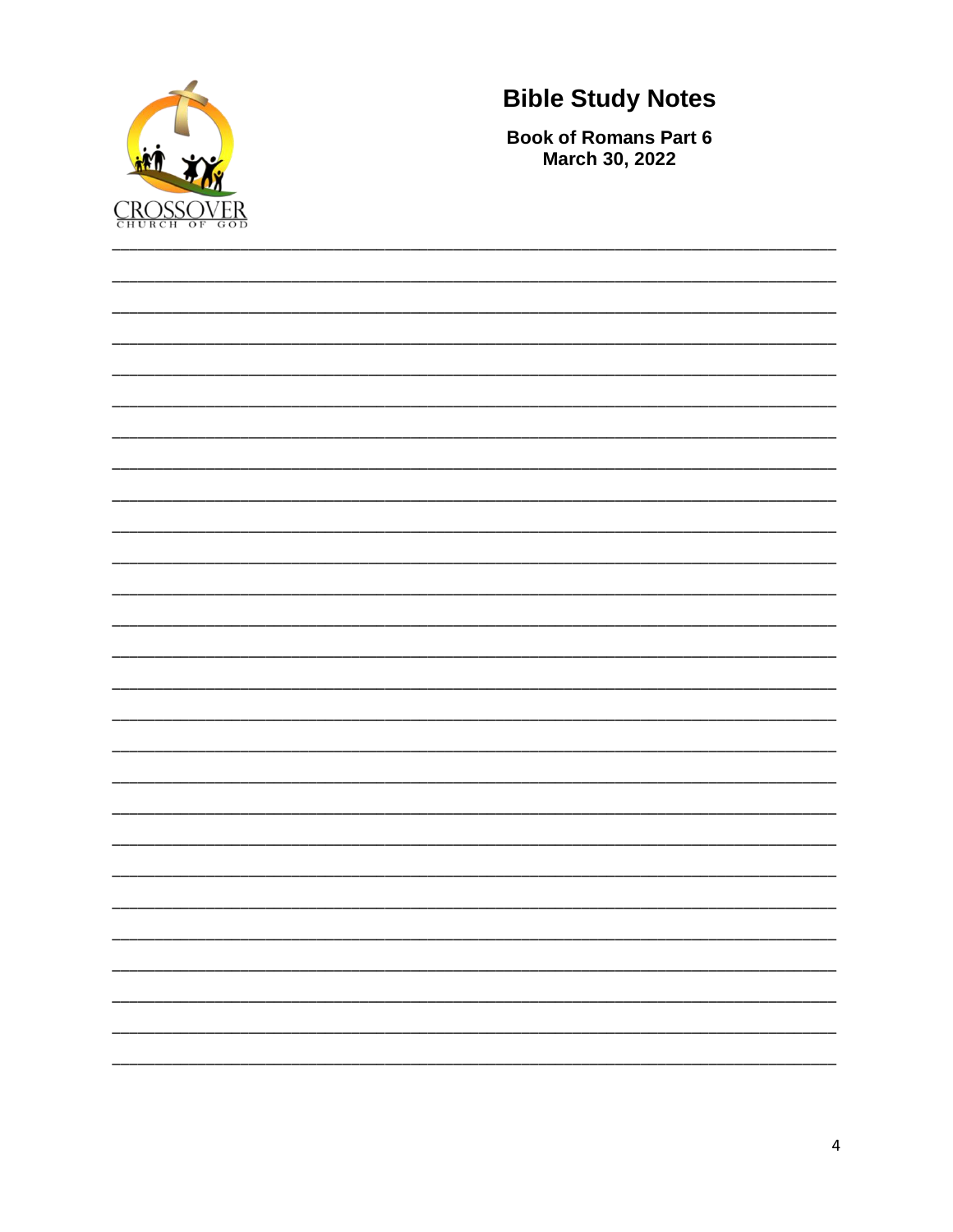

**Book of Romans Part 6** March 30, 2022